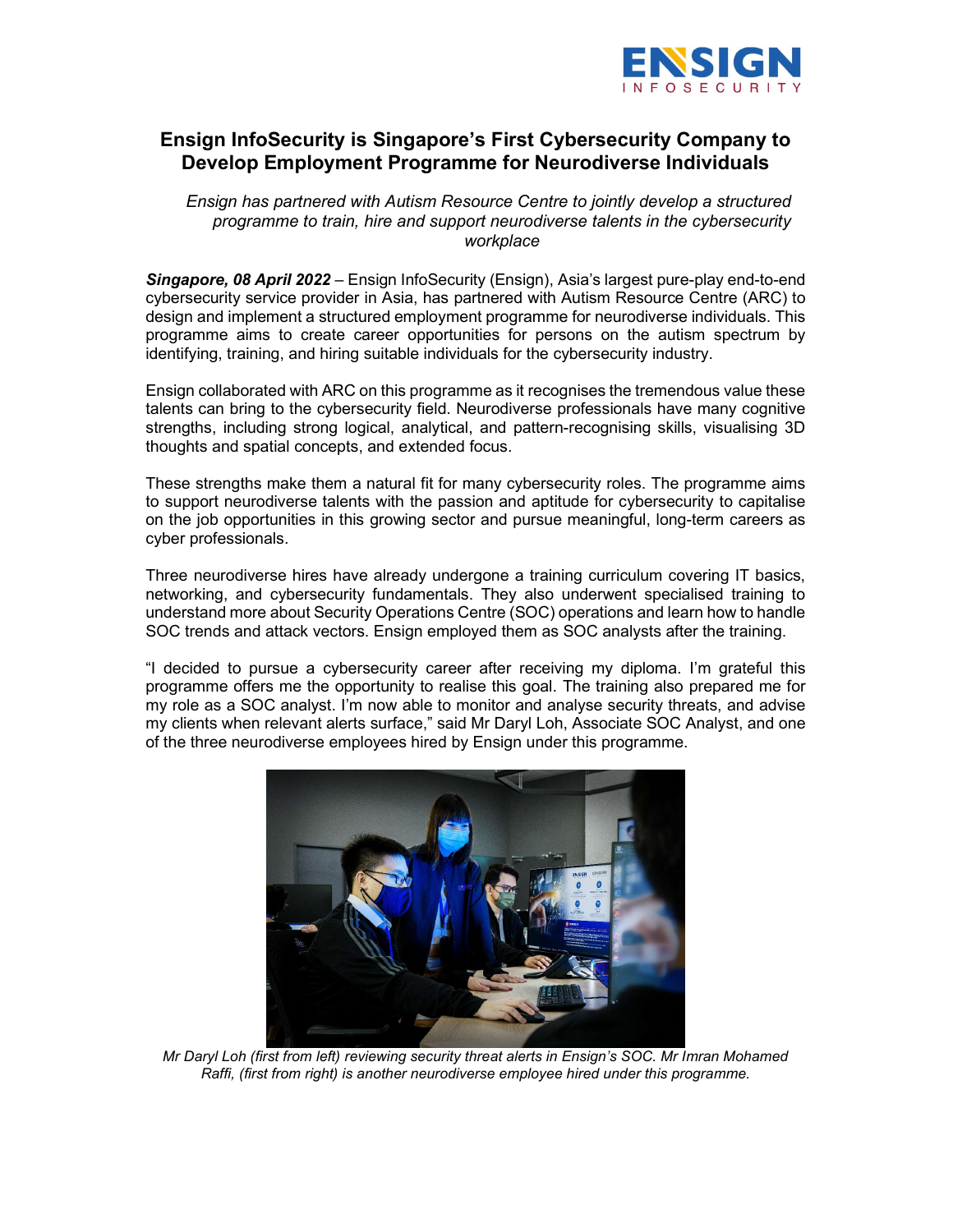

Following the success of this programme, Ensign aims to run the programme up to four times a year, training and hiring up to 16 neurodiverse individuals annually. The company targets to grow the number of neurodiverse employees to approximately two to three percent of Ensign's workforce.

"We are delighted that Ensign is embracing the inclusion of people on the autism spectrum and recognising untapped talents in this pool of neurodiverse individuals. We hope this may become a blueprint for companies in the technology and cybersecurity sectors to harness the potential of these individuals in employment," said Ms Jacelyn Lim, Executive Director of ARC.

To foster greater awareness about neurodiversity for staff, Ensign has also implemented a structured programme across the organisation to help the neurodiverse hires swiftly acclimatise and seamlessly integrate into the Ensign family. In January this year, Ensign launched "Unity in Diversity", an overarching internal initiative that celebrates diversity and encourages inclusivity by creating a more open and supportive work environment. This initiative encompasses Ensign's Neurodiversity and Women in Cyber programmes.

Neurodiversity will allow Ensign to create a more diverse and inclusive workforce. This enhances the company's ability to innovate and enrich how it predicts, detects, and protects against cyber threats, reinforcing its position as the region's largest pure-play cybersecurity company. Additionally, as a key player in Singapore's cybersecurity ecosystem, the initiative is part of Ensign's larger commitment to build a vibrant and skilled talent pool and ensure that the nation's cyber defence capabilities can keep pace with evolving cyber threats.

"Inclusiveness is embedded in Ensign's culture, and it stems from our belief that diversity is our strength. As Ensign continues to grow, diversity and inclusion play an integral role in Ensign's long-term human capital development plan. We are confident our neurodiverse employees will also introduce new thinking and fresh ideas to help us evolve our strategies, services, and solutions. We are also elevating our capabilities by hiring mid-career professionals from other industries and encouraging more female cyber talents to join the sector. This is part of our strategy to ensure we have the capabilities to constantly innovate and stay ahead of emerging cyber threats," said Mr Steven Ng, Chief Information Officer and EVP, Managed Security Services, Ensign InfoSecurity.

#### END

### About Ensign InfoSecurity

Ensign InfoSecurity is the largest, pure-play end-to-end cybersecurity service provider in Asia. Headquartered in Singapore, Ensign offers bespoke solutions and services to address their clients' cybersecurity needs. Their core competencies are in the provision of cybersecurity advisory and assurance services, architecture design and systems integration services, and managed security services for advanced threat detection, threat hunting, and incident response. Underpinning these competencies is in-house research and development in cybersecurity. Ensign has two decades of proven track record as a trusted and relevant service provider, serving clients from the public and private sectors in the Asia Pacific region.

For more information, visit www.ensigninfosecurity.com or email marketing@ensigninfosecurity.com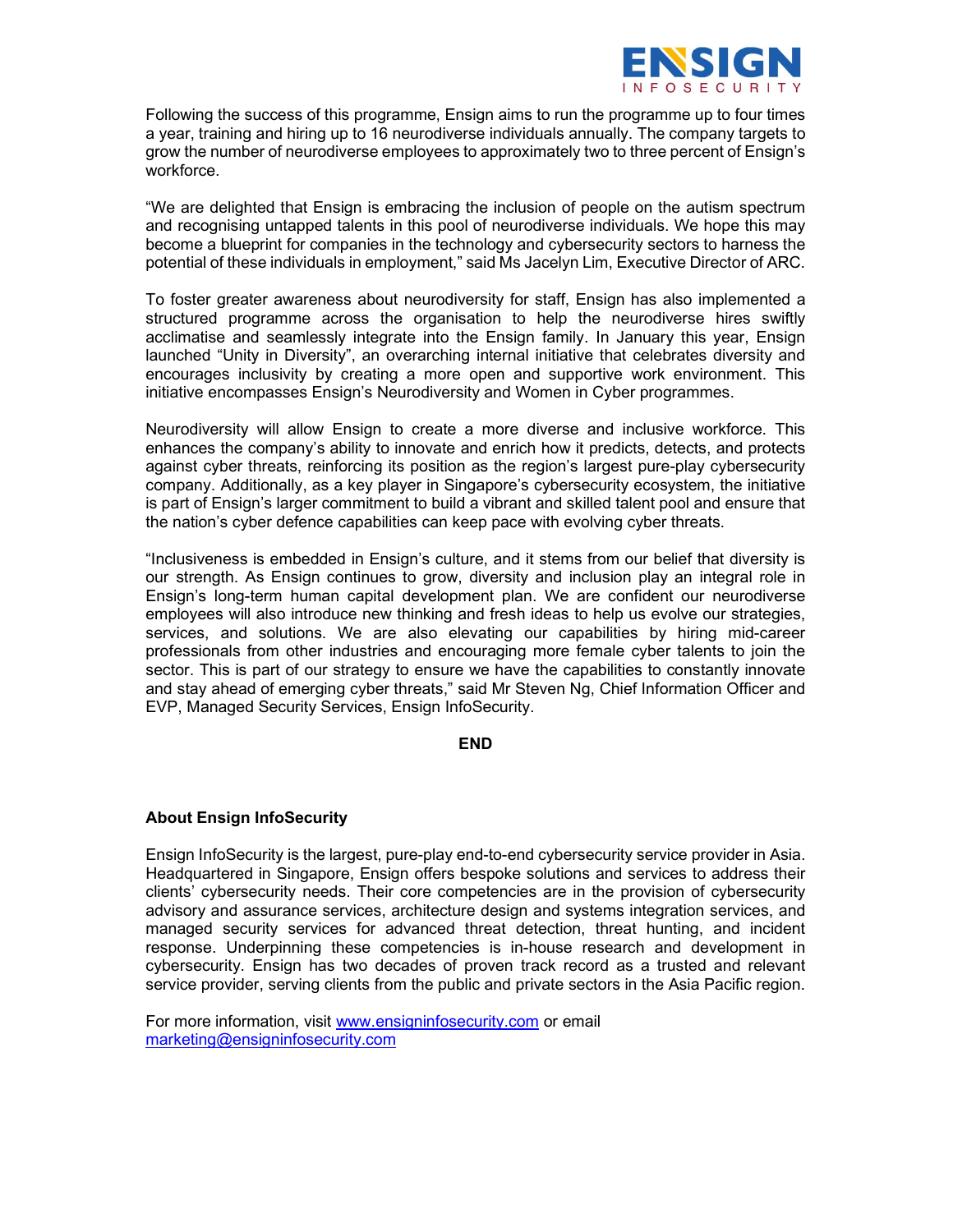

#### About Autism Resource Centre

Autism Resource Centre (Singapore) or ARC is a not-for-profit charity based in Singapore. Officially set up in 2000, it was started by professional and parent volunteers. ARC(S) is dedicated to serving children and adults on the autism spectrum, to help these individuals lead meaningful and independent lives in society.

ARC offers a wide range of services. These include an Early Intervention programme, Pathlight School, Autism Intervention, Training and Consultancy (AITC), two social enterprises (The Art Faculty and Professor Brawn), as well as Employability & Employment Centre (E2C). E2C provides assessment, employability training and customised employment in partnership with employers.

#### Media Contacts

Mr Goh Wee Gin IN.FOM (on behalf of Ensign InfoSecurity) +65 9457 0207 ensignpr@infom.asia

 Ms Koh Yi Ning Autism Resource Centre (S) +65 9637 0672 yining.koh@pathlight.org.sg